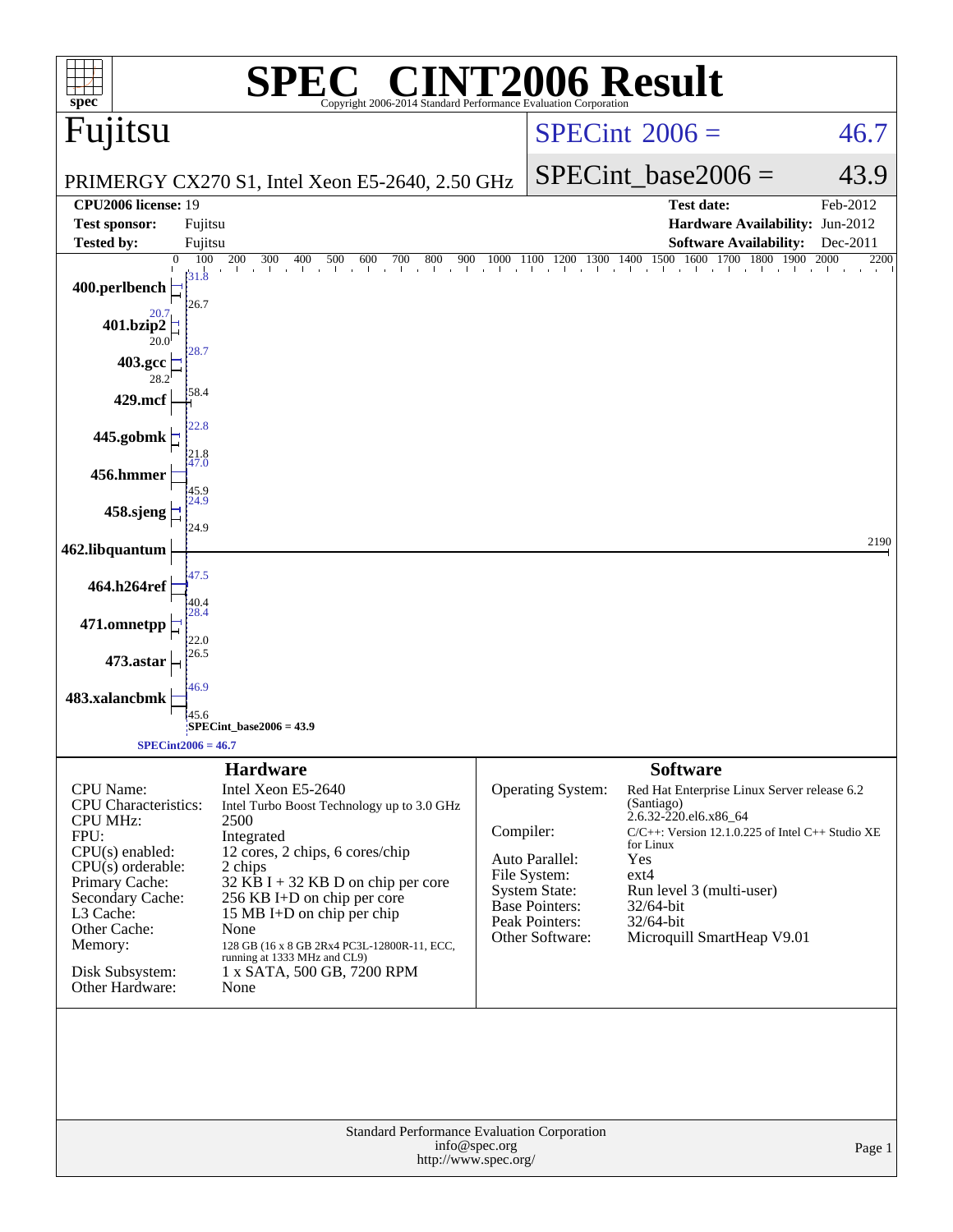

# Fujitsu

# $SPECint2006 = 46.7$  $SPECint2006 = 46.7$

PRIMERGY CX270 S1, Intel Xeon E5-2640, 2.50 GHz

SPECint base2006 =  $43.9$ 

**[CPU2006 license:](http://www.spec.org/auto/cpu2006/Docs/result-fields.html#CPU2006license)** 19 **[Test date:](http://www.spec.org/auto/cpu2006/Docs/result-fields.html#Testdate)** Feb-2012

**[Test sponsor:](http://www.spec.org/auto/cpu2006/Docs/result-fields.html#Testsponsor)** Fujitsu **[Hardware Availability:](http://www.spec.org/auto/cpu2006/Docs/result-fields.html#HardwareAvailability)** Jun-2012 **[Tested by:](http://www.spec.org/auto/cpu2006/Docs/result-fields.html#Testedby)** Fujitsu **[Software Availability:](http://www.spec.org/auto/cpu2006/Docs/result-fields.html#SoftwareAvailability)** Dec-2011

#### **[Results Table](http://www.spec.org/auto/cpu2006/Docs/result-fields.html#ResultsTable)**

|                                                                                                          | <b>Base</b>    |              |                |       |                | <b>Peak</b> |                |              |                |              |                |              |
|----------------------------------------------------------------------------------------------------------|----------------|--------------|----------------|-------|----------------|-------------|----------------|--------------|----------------|--------------|----------------|--------------|
| <b>Benchmark</b>                                                                                         | <b>Seconds</b> | <b>Ratio</b> | <b>Seconds</b> | Ratio | <b>Seconds</b> | Ratio       | <b>Seconds</b> | <b>Ratio</b> | <b>Seconds</b> | <b>Ratio</b> | <b>Seconds</b> | <b>Ratio</b> |
| 400.perlbench                                                                                            | 366            | 26.7         | 365            | 26.8  | 366            | 26.7        | 307            | <b>31.8</b>  | 307            | 31.8         | 307            | 31.8         |
| 401.bzip2                                                                                                | 483            | 20.0         | 482            | 20.0  | 483            | 20.0        | 467            | 20.7         | 467            | 20.7         | 467            | 20.7         |
| $403.\text{gcc}$                                                                                         | 286            | 28.2         | 286            | 28.2  | 286            | 28.1        | 281            | 28.6         | 281            | 28.7         | 281            | 28.7         |
| $429$ .mcf                                                                                               | 157            | 58.2         | 155            | 58.8  | 156            | 58.4        | 157            | 58.2         | 155            | 58.8         | 156            | 58.4         |
| $445$ .gobmk                                                                                             | 482            | 21.8         | 482            | 21.8  | 482            | 21.8        | 460            | 22.8         | 460            | 22.8         | 460            | 22.8         |
| 456.hmmer                                                                                                | 203            | 45.9         | 203            | 45.9  | 203            | 45.9        | 199            | 47.0         | 199            | 46.8         | 198            | 47.0         |
| $458$ sjeng                                                                                              | 486            | 24.9         | 486            | 24.9  | 486            | 24.9        | 487            | 24.9         | 486            | 24.9         | 486            | 24.9         |
| 462.libquantum                                                                                           | 9.48           | 2190         | 9.48           | 2190  | 9.48           | 2190        | 9.48           | 2190         | 9.48           | 2190         | 9.48           | 2190         |
| 464.h264ref                                                                                              | 547            | 40.5         | 548            | 40.4  | 550            | 40.3        | 468            | 47.2         | 466            | 47.5         | 466            | 47.5         |
| 471.omnetpp                                                                                              | 284            | 22.0         | 284            | 22.0  | 283            | 22.1        | 224            | 27.9         | 220            | 28.4         | 220            | 28.4         |
| 473.astar                                                                                                | 266            | 26.4         | 264            | 26.6  | 265            | 26.5        | 266            | 26.4         | 264            | 26.6         | 265            | 26.5         |
| 483.xalancbmk                                                                                            | 153            | 45.1         | 151            | 45.6  | 151            | 45.6        | 147            | 47.1         | 147            | 46.9         | 147            | 46.9         |
| Results appear in the order in which they were run. Bold underlined text indicates a median measurement. |                |              |                |       |                |             |                |              |                |              |                |              |

### **[Operating System Notes](http://www.spec.org/auto/cpu2006/Docs/result-fields.html#OperatingSystemNotes)**

 Stack size set to unlimited using "ulimit -s unlimited" Transparent Huge Pages enabled with: echo always > /sys/kernel/mm/redhat\_transparent\_hugepage/enabled

### **[Platform Notes](http://www.spec.org/auto/cpu2006/Docs/result-fields.html#PlatformNotes)**

 BIOS configuration: Intel HT Technology = Disable

#### **[General Notes](http://www.spec.org/auto/cpu2006/Docs/result-fields.html#GeneralNotes)**

Environment variables set by runspec before the start of the run: KMP\_AFFINITY = "granularity=fine,scatter" LD\_LIBRARY\_PATH = "/SPECcpu2006/libs/32:/SPECcpu2006/libs/64" OMP\_NUM\_THREADS = "12"

 Binaries compiled on a system with 1x Core i7-860 CPU + 8GB memory using RHEL5.5 This result was measured on the PRIMERGY CX250 S1. The PRIMERGY CX250 S1 and the PRIMERGY CX270 S1 are electronically equivalent. For information about Fujitsu please visit: <http://www.fujitsu.com>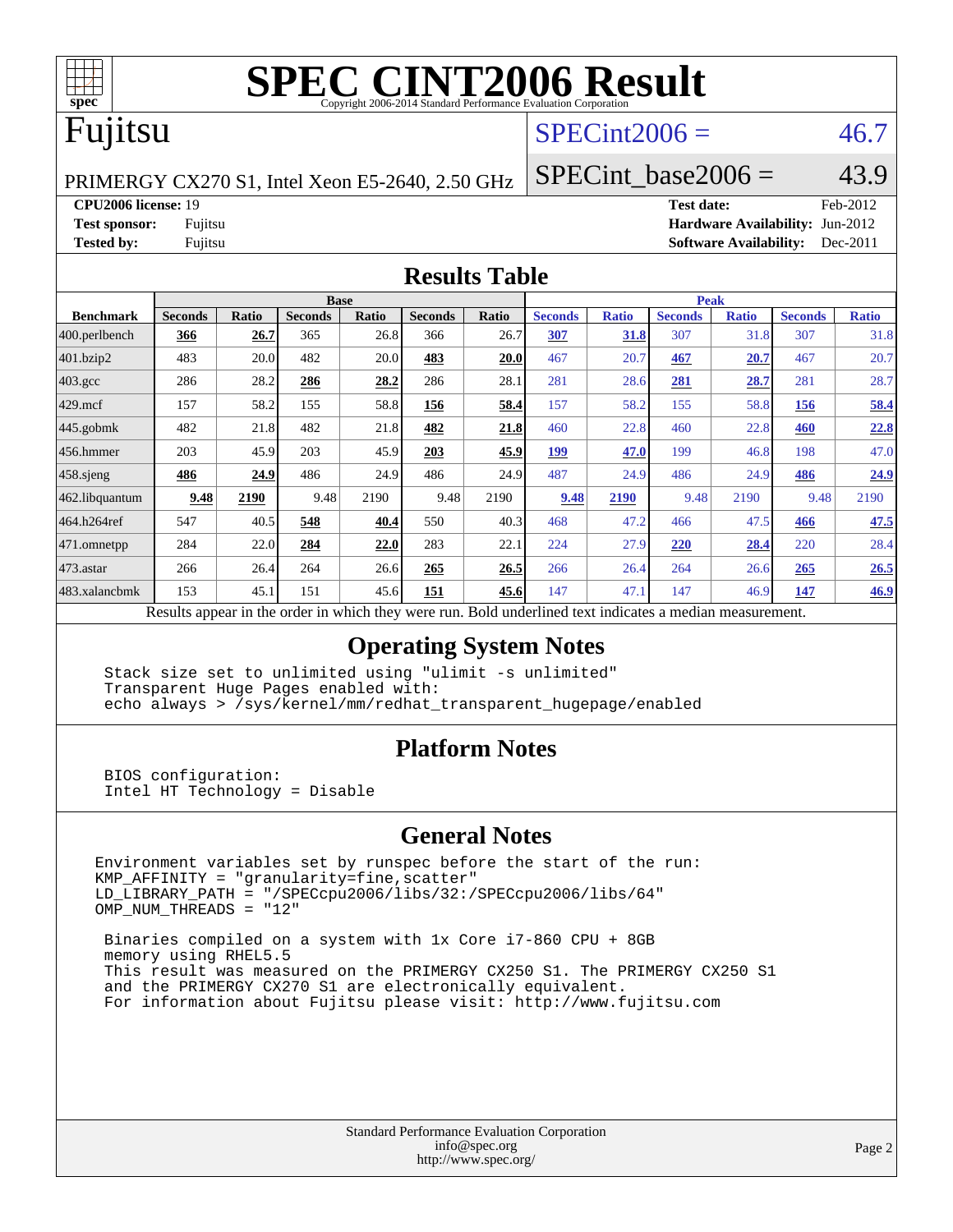

# Fujitsu

### $SPECint2006 = 46.7$  $SPECint2006 = 46.7$

PRIMERGY CX270 S1, Intel Xeon E5-2640, 2.50 GHz

#### **[CPU2006 license:](http://www.spec.org/auto/cpu2006/Docs/result-fields.html#CPU2006license)** 19 **[Test date:](http://www.spec.org/auto/cpu2006/Docs/result-fields.html#Testdate)** Feb-2012

SPECint base2006 =  $43.9$ 

**[Test sponsor:](http://www.spec.org/auto/cpu2006/Docs/result-fields.html#Testsponsor)** Fujitsu **[Hardware Availability:](http://www.spec.org/auto/cpu2006/Docs/result-fields.html#HardwareAvailability)** Jun-2012 **[Tested by:](http://www.spec.org/auto/cpu2006/Docs/result-fields.html#Testedby)** Fujitsu **Fugital Example 2011 [Software Availability:](http://www.spec.org/auto/cpu2006/Docs/result-fields.html#SoftwareAvailability)** Dec-2011

# **[Base Compiler Invocation](http://www.spec.org/auto/cpu2006/Docs/result-fields.html#BaseCompilerInvocation)**

[C benchmarks](http://www.spec.org/auto/cpu2006/Docs/result-fields.html#Cbenchmarks):  $\text{icc}$   $-\text{m64}$ 

[C++ benchmarks:](http://www.spec.org/auto/cpu2006/Docs/result-fields.html#CXXbenchmarks) [icpc -m64](http://www.spec.org/cpu2006/results/res2012q3/cpu2006-20120620-23131.flags.html#user_CXXbase_intel_icpc_64bit_fc66a5337ce925472a5c54ad6a0de310)

### **[Base Portability Flags](http://www.spec.org/auto/cpu2006/Docs/result-fields.html#BasePortabilityFlags)**

 400.perlbench: [-DSPEC\\_CPU\\_LP64](http://www.spec.org/cpu2006/results/res2012q3/cpu2006-20120620-23131.flags.html#b400.perlbench_basePORTABILITY_DSPEC_CPU_LP64) [-DSPEC\\_CPU\\_LINUX\\_X64](http://www.spec.org/cpu2006/results/res2012q3/cpu2006-20120620-23131.flags.html#b400.perlbench_baseCPORTABILITY_DSPEC_CPU_LINUX_X64) 401.bzip2: [-DSPEC\\_CPU\\_LP64](http://www.spec.org/cpu2006/results/res2012q3/cpu2006-20120620-23131.flags.html#suite_basePORTABILITY401_bzip2_DSPEC_CPU_LP64) 403.gcc: [-DSPEC\\_CPU\\_LP64](http://www.spec.org/cpu2006/results/res2012q3/cpu2006-20120620-23131.flags.html#suite_basePORTABILITY403_gcc_DSPEC_CPU_LP64) 429.mcf: [-DSPEC\\_CPU\\_LP64](http://www.spec.org/cpu2006/results/res2012q3/cpu2006-20120620-23131.flags.html#suite_basePORTABILITY429_mcf_DSPEC_CPU_LP64) 445.gobmk: [-DSPEC\\_CPU\\_LP64](http://www.spec.org/cpu2006/results/res2012q3/cpu2006-20120620-23131.flags.html#suite_basePORTABILITY445_gobmk_DSPEC_CPU_LP64) 456.hmmer: [-DSPEC\\_CPU\\_LP64](http://www.spec.org/cpu2006/results/res2012q3/cpu2006-20120620-23131.flags.html#suite_basePORTABILITY456_hmmer_DSPEC_CPU_LP64) 458.sjeng: [-DSPEC\\_CPU\\_LP64](http://www.spec.org/cpu2006/results/res2012q3/cpu2006-20120620-23131.flags.html#suite_basePORTABILITY458_sjeng_DSPEC_CPU_LP64) 462.libquantum: [-DSPEC\\_CPU\\_LP64](http://www.spec.org/cpu2006/results/res2012q3/cpu2006-20120620-23131.flags.html#suite_basePORTABILITY462_libquantum_DSPEC_CPU_LP64) [-DSPEC\\_CPU\\_LINUX](http://www.spec.org/cpu2006/results/res2012q3/cpu2006-20120620-23131.flags.html#b462.libquantum_baseCPORTABILITY_DSPEC_CPU_LINUX) 464.h264ref: [-DSPEC\\_CPU\\_LP64](http://www.spec.org/cpu2006/results/res2012q3/cpu2006-20120620-23131.flags.html#suite_basePORTABILITY464_h264ref_DSPEC_CPU_LP64) 471.omnetpp: [-DSPEC\\_CPU\\_LP64](http://www.spec.org/cpu2006/results/res2012q3/cpu2006-20120620-23131.flags.html#suite_basePORTABILITY471_omnetpp_DSPEC_CPU_LP64) 473.astar: [-DSPEC\\_CPU\\_LP64](http://www.spec.org/cpu2006/results/res2012q3/cpu2006-20120620-23131.flags.html#suite_basePORTABILITY473_astar_DSPEC_CPU_LP64) 483.xalancbmk: [-DSPEC\\_CPU\\_LP64](http://www.spec.org/cpu2006/results/res2012q3/cpu2006-20120620-23131.flags.html#suite_basePORTABILITY483_xalancbmk_DSPEC_CPU_LP64) [-DSPEC\\_CPU\\_LINUX](http://www.spec.org/cpu2006/results/res2012q3/cpu2006-20120620-23131.flags.html#b483.xalancbmk_baseCXXPORTABILITY_DSPEC_CPU_LINUX)

# **[Base Optimization Flags](http://www.spec.org/auto/cpu2006/Docs/result-fields.html#BaseOptimizationFlags)**

[C benchmarks](http://www.spec.org/auto/cpu2006/Docs/result-fields.html#Cbenchmarks):

[-xSSE4.2](http://www.spec.org/cpu2006/results/res2012q3/cpu2006-20120620-23131.flags.html#user_CCbase_f-xSSE42_f91528193cf0b216347adb8b939d4107) [-ipo](http://www.spec.org/cpu2006/results/res2012q3/cpu2006-20120620-23131.flags.html#user_CCbase_f-ipo) [-O3](http://www.spec.org/cpu2006/results/res2012q3/cpu2006-20120620-23131.flags.html#user_CCbase_f-O3) [-no-prec-div](http://www.spec.org/cpu2006/results/res2012q3/cpu2006-20120620-23131.flags.html#user_CCbase_f-no-prec-div) [-parallel](http://www.spec.org/cpu2006/results/res2012q3/cpu2006-20120620-23131.flags.html#user_CCbase_f-parallel) [-opt-prefetch](http://www.spec.org/cpu2006/results/res2012q3/cpu2006-20120620-23131.flags.html#user_CCbase_f-opt-prefetch) [-auto-p32](http://www.spec.org/cpu2006/results/res2012q3/cpu2006-20120620-23131.flags.html#user_CCbase_f-auto-p32)

[C++ benchmarks:](http://www.spec.org/auto/cpu2006/Docs/result-fields.html#CXXbenchmarks)

[-xSSE4.2](http://www.spec.org/cpu2006/results/res2012q3/cpu2006-20120620-23131.flags.html#user_CXXbase_f-xSSE42_f91528193cf0b216347adb8b939d4107) [-ipo](http://www.spec.org/cpu2006/results/res2012q3/cpu2006-20120620-23131.flags.html#user_CXXbase_f-ipo) [-O3](http://www.spec.org/cpu2006/results/res2012q3/cpu2006-20120620-23131.flags.html#user_CXXbase_f-O3) [-no-prec-div](http://www.spec.org/cpu2006/results/res2012q3/cpu2006-20120620-23131.flags.html#user_CXXbase_f-no-prec-div) [-opt-prefetch](http://www.spec.org/cpu2006/results/res2012q3/cpu2006-20120620-23131.flags.html#user_CXXbase_f-opt-prefetch) [-auto-p32](http://www.spec.org/cpu2006/results/res2012q3/cpu2006-20120620-23131.flags.html#user_CXXbase_f-auto-p32) [-Wl,-z,muldefs](http://www.spec.org/cpu2006/results/res2012q3/cpu2006-20120620-23131.flags.html#user_CXXbase_link_force_multiple1_74079c344b956b9658436fd1b6dd3a8a) [-L/smartheap -lsmartheap64](http://www.spec.org/cpu2006/results/res2012q3/cpu2006-20120620-23131.flags.html#user_CXXbase_SmartHeap64_5e654037dadeae1fe403ab4b4466e60b)

## **[Base Other Flags](http://www.spec.org/auto/cpu2006/Docs/result-fields.html#BaseOtherFlags)**

[C benchmarks](http://www.spec.org/auto/cpu2006/Docs/result-fields.html#Cbenchmarks):

403.gcc: [-Dalloca=\\_alloca](http://www.spec.org/cpu2006/results/res2012q3/cpu2006-20120620-23131.flags.html#b403.gcc_baseEXTRA_CFLAGS_Dalloca_be3056838c12de2578596ca5467af7f3)

# **[Peak Compiler Invocation](http://www.spec.org/auto/cpu2006/Docs/result-fields.html#PeakCompilerInvocation)**

[C benchmarks \(except as noted below\)](http://www.spec.org/auto/cpu2006/Docs/result-fields.html#Cbenchmarksexceptasnotedbelow):  $\text{icc}$  -m64

Continued on next page

Standard Performance Evaluation Corporation [info@spec.org](mailto:info@spec.org) <http://www.spec.org/>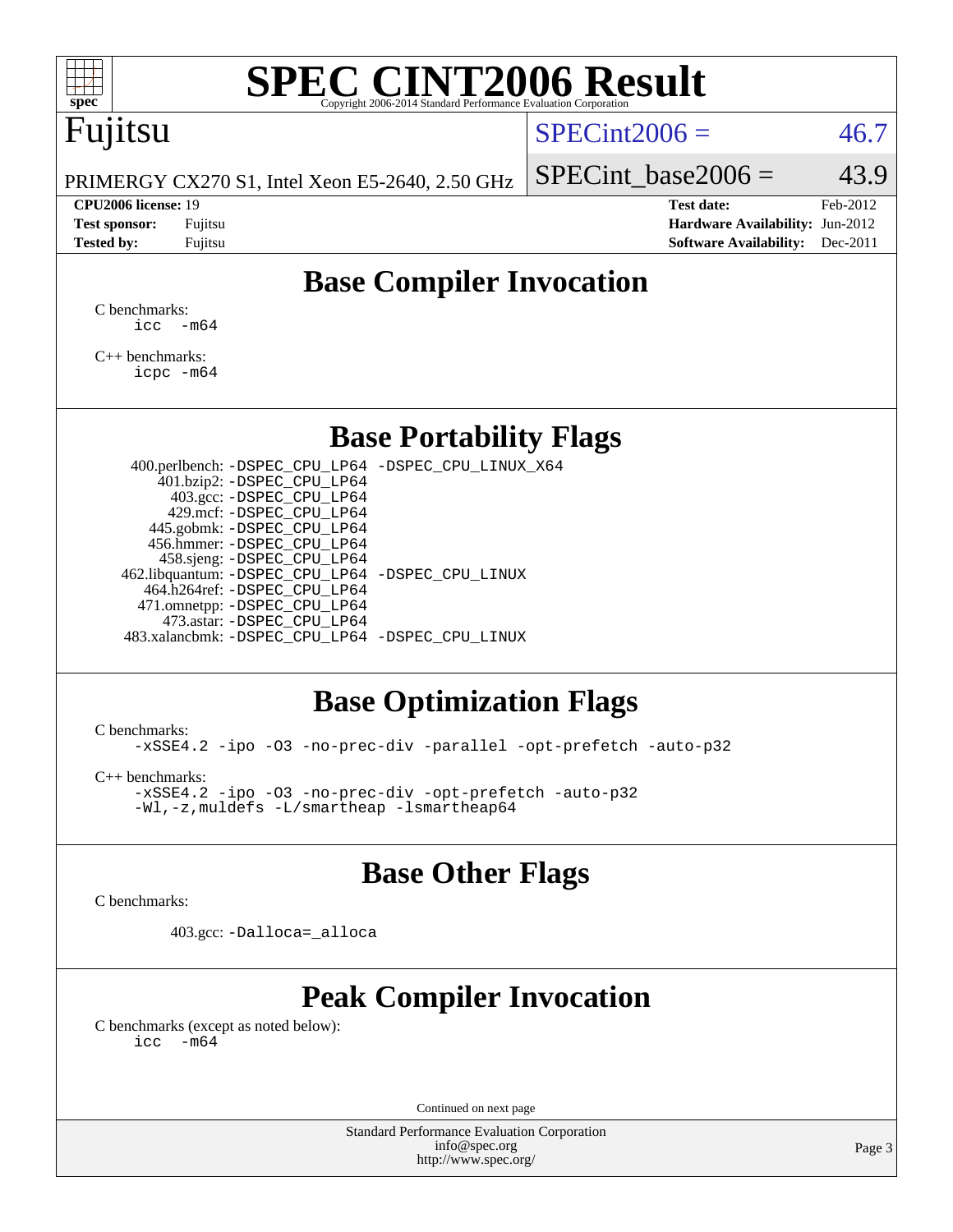

Fujitsu

 $SPECint2006 = 46.7$  $SPECint2006 = 46.7$ 

PRIMERGY CX270 S1, Intel Xeon E5-2640, 2.50 GHz

SPECint base2006 =  $43.9$ 

**[CPU2006 license:](http://www.spec.org/auto/cpu2006/Docs/result-fields.html#CPU2006license)** 19 **[Test date:](http://www.spec.org/auto/cpu2006/Docs/result-fields.html#Testdate)** Feb-2012 **[Test sponsor:](http://www.spec.org/auto/cpu2006/Docs/result-fields.html#Testsponsor)** Fujitsu **[Hardware Availability:](http://www.spec.org/auto/cpu2006/Docs/result-fields.html#HardwareAvailability)** Jun-2012 **[Tested by:](http://www.spec.org/auto/cpu2006/Docs/result-fields.html#Testedby)** Fujitsu **[Software Availability:](http://www.spec.org/auto/cpu2006/Docs/result-fields.html#SoftwareAvailability)** Dec-2011

# **[Peak Compiler Invocation \(Continued\)](http://www.spec.org/auto/cpu2006/Docs/result-fields.html#PeakCompilerInvocation)**

400.perlbench: [icc -m32](http://www.spec.org/cpu2006/results/res2012q3/cpu2006-20120620-23131.flags.html#user_peakCCLD400_perlbench_intel_icc_a6a621f8d50482236b970c6ac5f55f93)

445.gobmk: [icc -m32](http://www.spec.org/cpu2006/results/res2012q3/cpu2006-20120620-23131.flags.html#user_peakCCLD445_gobmk_intel_icc_a6a621f8d50482236b970c6ac5f55f93)

464.h264ref: [icc -m32](http://www.spec.org/cpu2006/results/res2012q3/cpu2006-20120620-23131.flags.html#user_peakCCLD464_h264ref_intel_icc_a6a621f8d50482236b970c6ac5f55f93)

[C++ benchmarks \(except as noted below\):](http://www.spec.org/auto/cpu2006/Docs/result-fields.html#CXXbenchmarksexceptasnotedbelow) [icpc -m32](http://www.spec.org/cpu2006/results/res2012q3/cpu2006-20120620-23131.flags.html#user_CXXpeak_intel_icpc_4e5a5ef1a53fd332b3c49e69c3330699)

473.astar: [icpc -m64](http://www.spec.org/cpu2006/results/res2012q3/cpu2006-20120620-23131.flags.html#user_peakCXXLD473_astar_intel_icpc_64bit_fc66a5337ce925472a5c54ad6a0de310)

## **[Peak Portability Flags](http://www.spec.org/auto/cpu2006/Docs/result-fields.html#PeakPortabilityFlags)**

```
 400.perlbench: -DSPEC_CPU_LINUX_IA32
    401.bzip2: -DSPEC_CPU_LP64
      403.gcc: -DSPEC_CPU_LP64
     429.mcf: -DSPEC_CPU_LP64
   456.hmmer: -DSPEC_CPU_LP64
    458.sjeng: -DSPEC_CPU_LP64
462.libquantum: -DSPEC_CPU_LP64 -DSPEC_CPU_LINUX
     473.astar: -DSPEC_CPU_LP64
483.xalancbmk: -DSPEC_CPU_LINUX
```
# **[Peak Optimization Flags](http://www.spec.org/auto/cpu2006/Docs/result-fields.html#PeakOptimizationFlags)**

[C benchmarks](http://www.spec.org/auto/cpu2006/Docs/result-fields.html#Cbenchmarks):

```
 400.perlbench: -xSSE4.2(pass 2) -prof-gen(pass 1) -ipo(pass 2)
           -O3(pass 2) -no-prec-div(pass 2) -prof-use(pass 2)
          -opt-prefetch -ansi-alias
   401.bzip2: -xSSE4.2(pass 2) -prof-gen(pass 1) -ipo(pass 2)
           -O3(pass 2) -no-prec-div -prof-use(pass 2) -auto-ilp32
           -opt-prefetch -ansi-alias
    403.gcc: -xSSE4.2 -ipo -O3 -no-prec-div -inline-calloc
           -opt-malloc-options=3 -auto-ilp32
   429.mcf: basepeak = yes
  445.gobmk: -xSSE4.2(pass 2) -prof-gen(pass 1) -prof-use(pass 2)
           -ansi-alias
  456.hmmer: -xSSE4.2 -ipo -O3 -no-prec-div -unroll2 -auto-ilp32
           -ansi-alias
```
Continued on next page

Standard Performance Evaluation Corporation [info@spec.org](mailto:info@spec.org) <http://www.spec.org/>